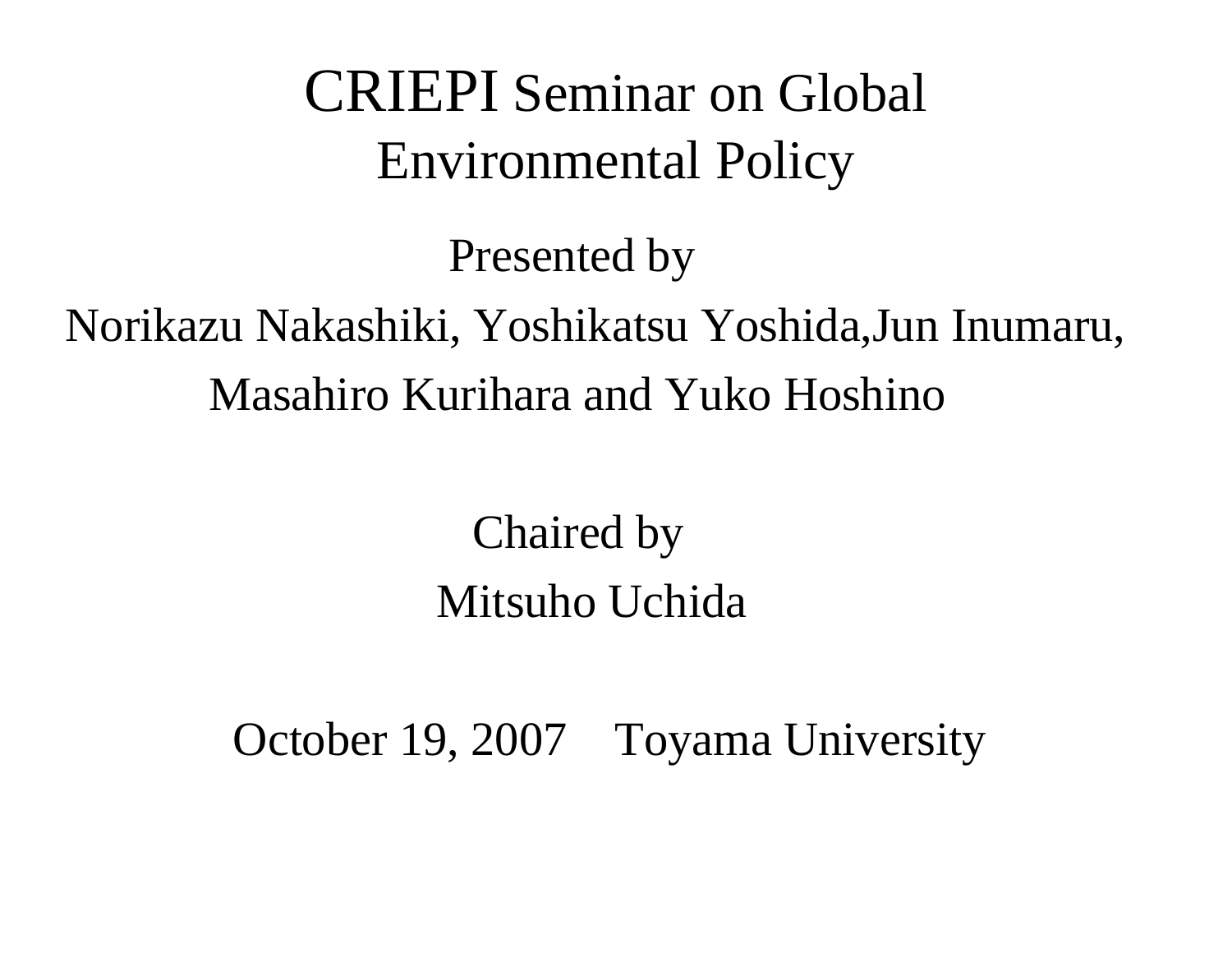- The 21st century is the *age of globalization* :
	- *Instant transmission* of information, knowledge, and ideas around the world
	- *Worldwide access* of transportation networks
	- Intense international *economic competition*
	- Rapid expansion of *multinational industries*
	- *Universal connection* of capital and financial markets
	- Globalized *security* concerns:energy security and climate security are very serious issues in NEA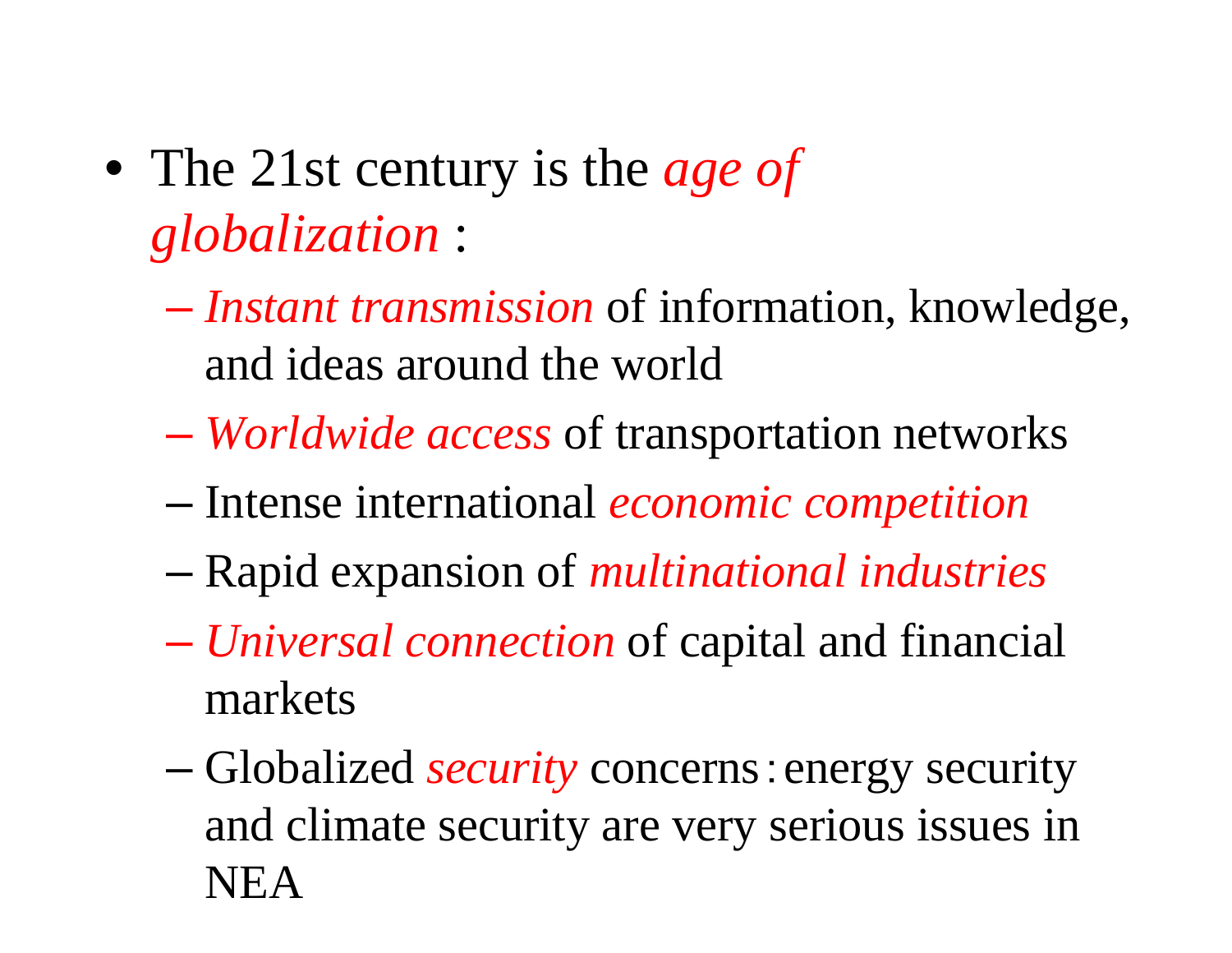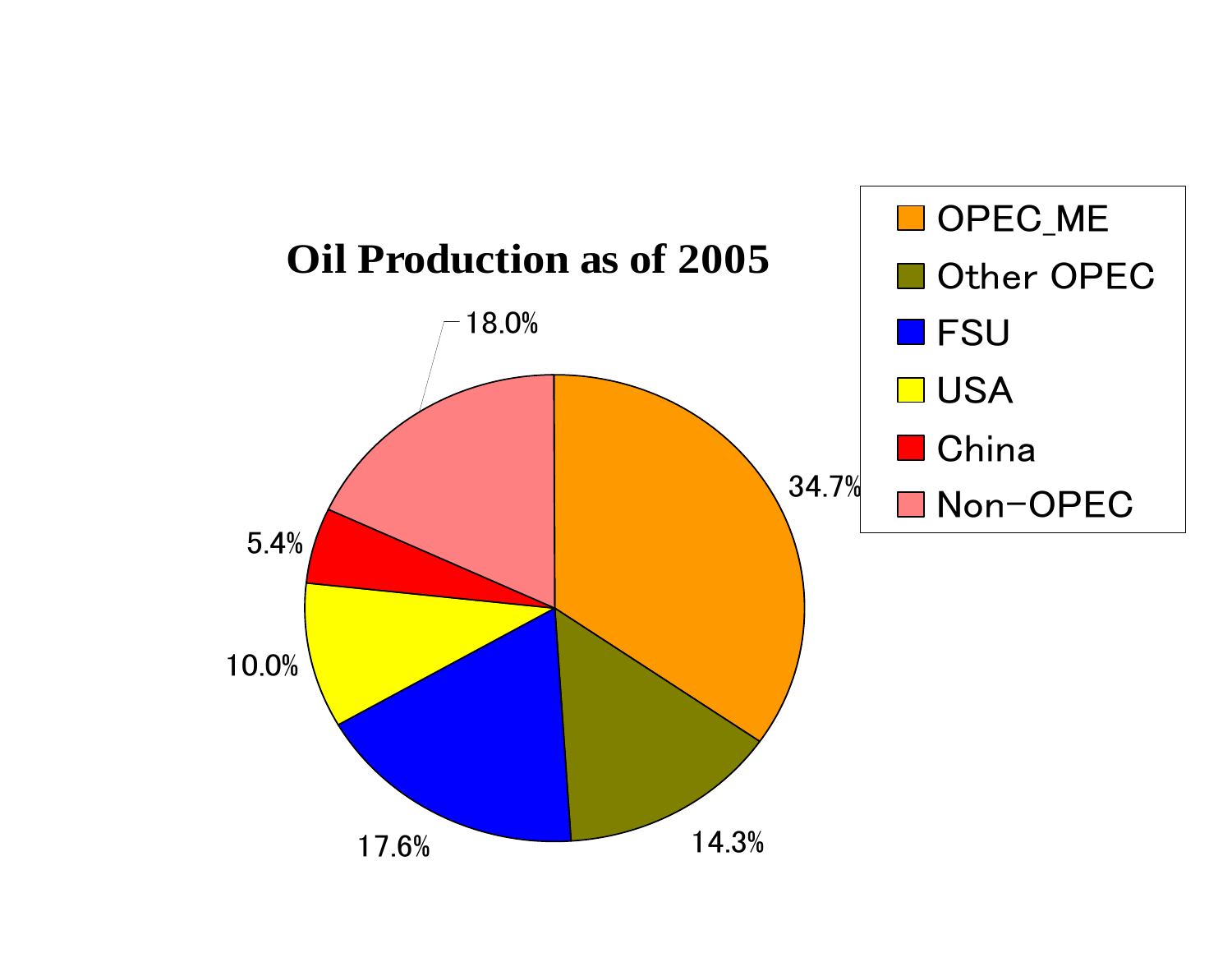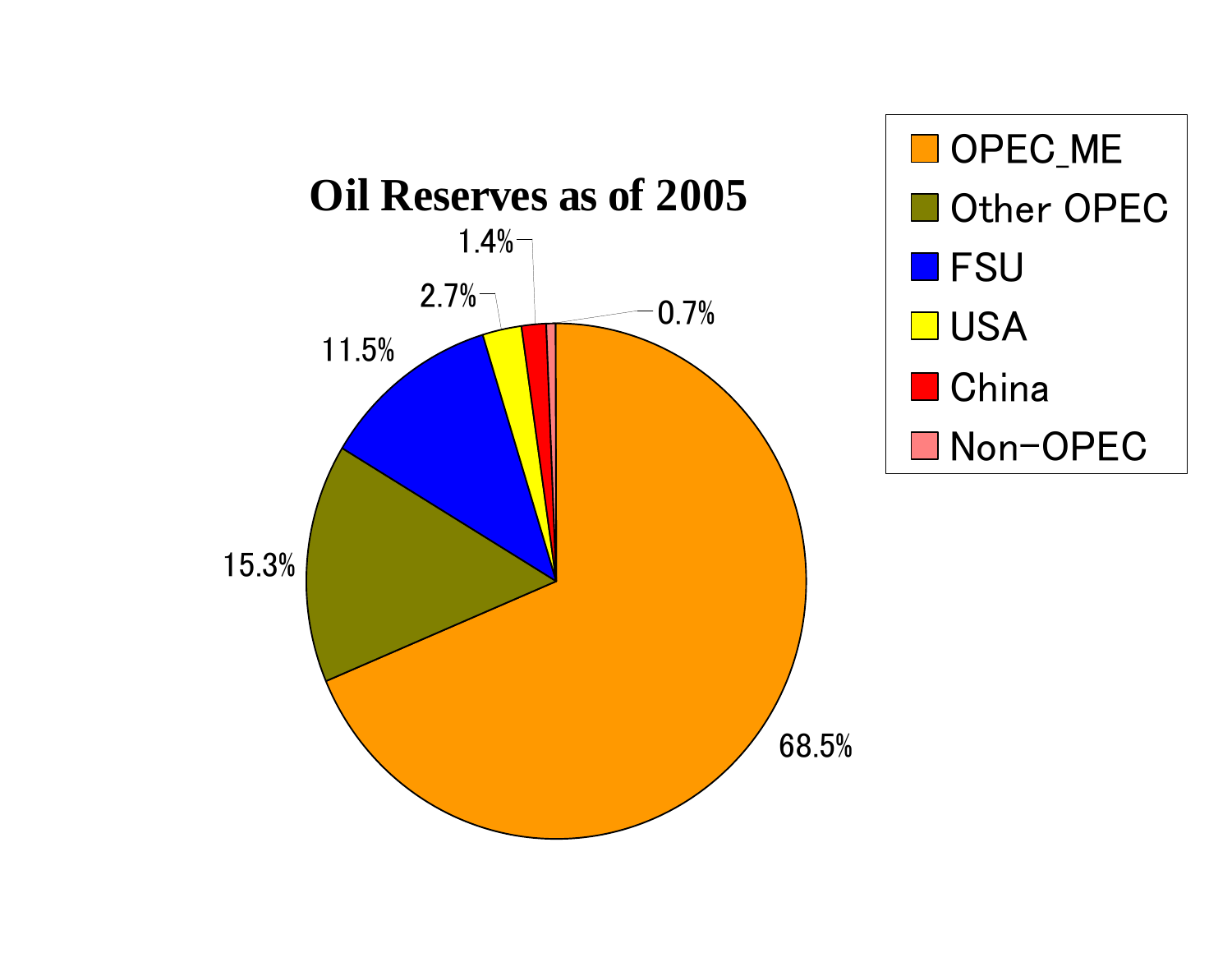**Mt-C**

**CO2 Emission**



**Sources: IEEJ "Handbook of Energy & Economic Statistics in Japan"**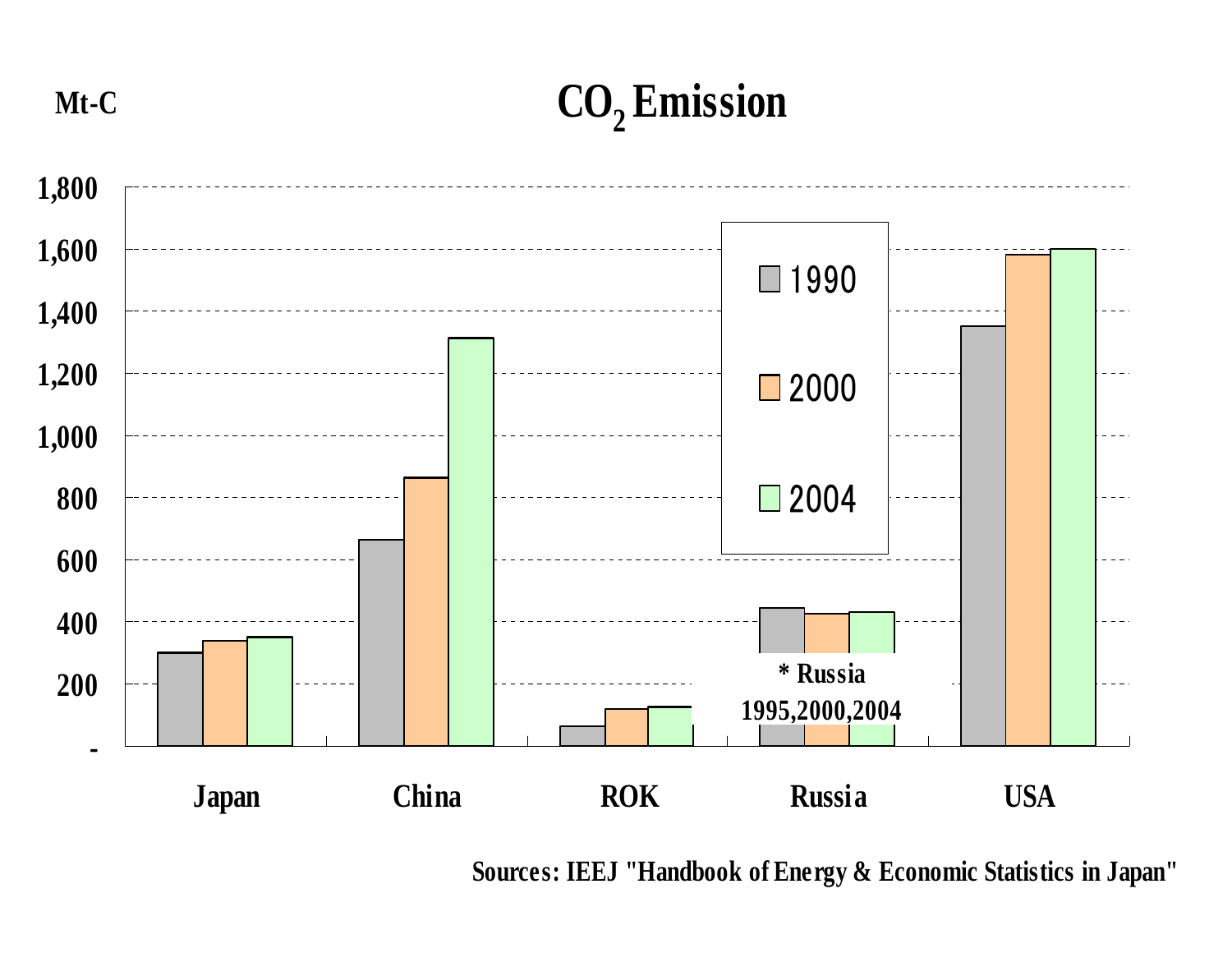## **Primary Energy Supply**



**Mtoe**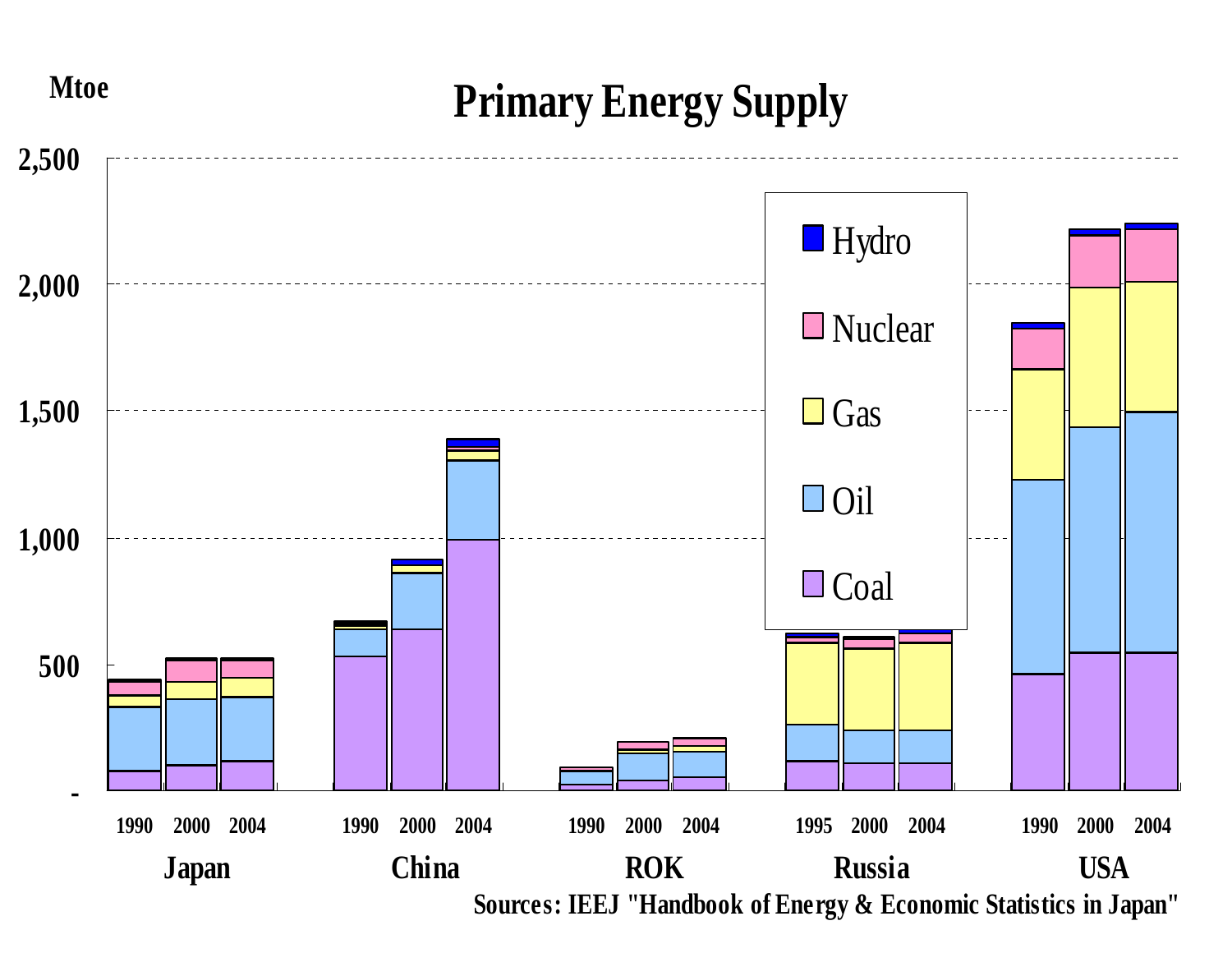

## US\$ **Primary Energy Demand / GDP (US\$, 2000price)**